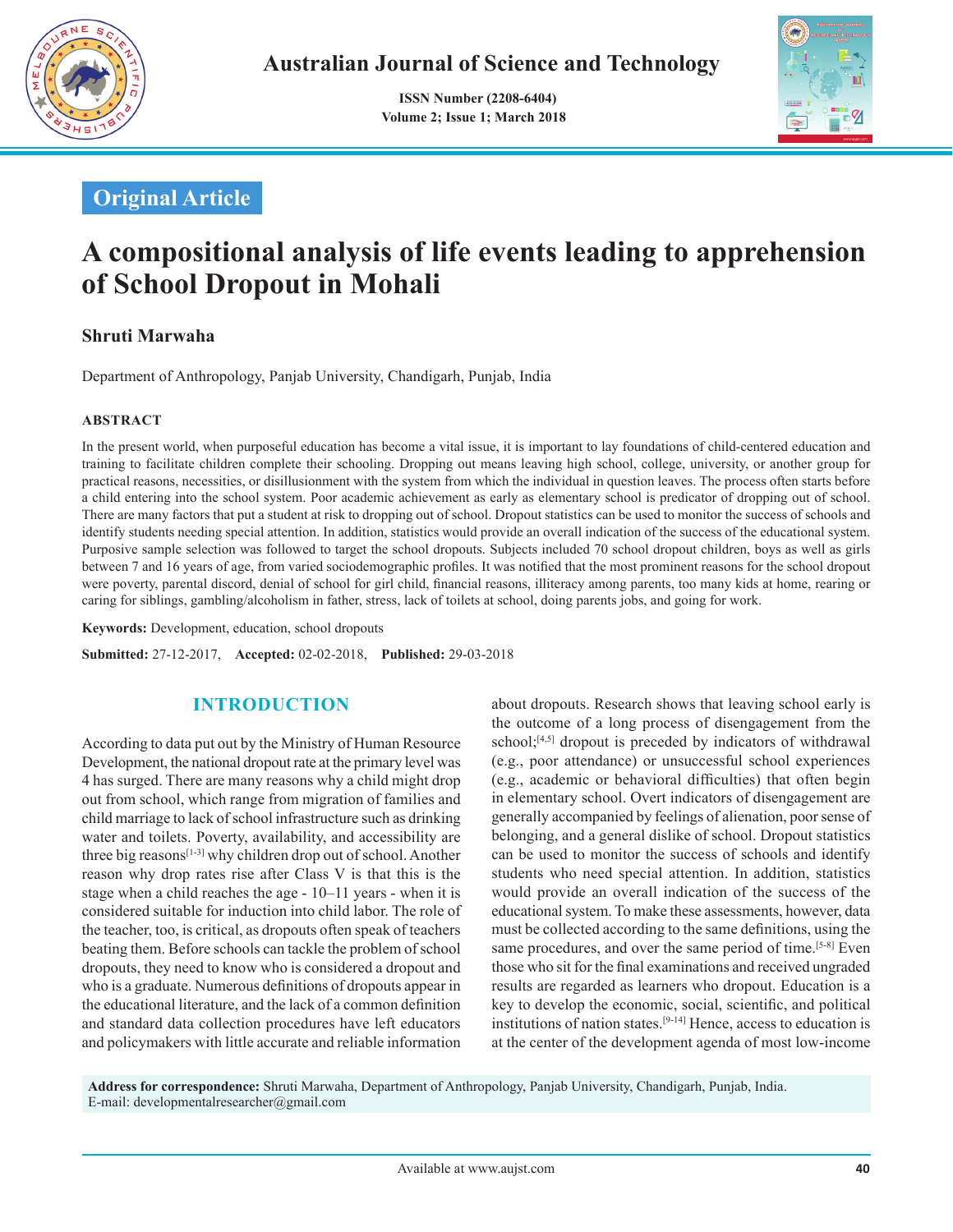countries. Students often drop out of high school and college due to apathy or boredom [Table 1]. High school students often report that academic content is not interesting and they do not have a personal connection with their teachers. High school dropouts and college students may have other alternatives that seem more appealing, such as getting a job or starting a career. High school students who are not interested in going to college may not see the value of a high school education. Boredom is a problem that must be addressed by students, parents, school faculty, and education boards to see if better course offerings and more student-teacher interactions would help [Tables 2 and 3]. Students often drop out because they struggle academically and do not think that they will have the GPA or credits necessary to graduate.<sup>[15-19]</sup> Some high school students do notwant to risk failing, which could mean summer school or another year of high school. College students' academic problems often lead to a loss of scholarships or grants and may result in having to repeat classes to earn needed credits. The lack of parental involvement is a problem that often leads to higher dropout rates, especially with high

**Table 1: Percentage of school dropout by household area**

| <b>Variable</b>    |                |          |    | <b>Categories</b> |       |    |    | Percentage |    |    |    |
|--------------------|----------------|----------|----|-------------------|-------|----|----|------------|----|----|----|
| Place of residence |                |          |    |                   | Urban |    |    |            | 21 |    |    |
|                    |                |          |    |                   | Rural |    |    |            | 79 |    |    |
| Place of Residence | Rural<br>Urban |          |    |                   |       |    |    |            |    |    |    |
|                    |                | $\Omega$ | 10 | 20                | 30    | 40 | 50 | 60         | 70 | 80 | 90 |

**Table 2: Percentage of school dropout by household size**

| <b>Variable</b> | <b>Categories</b> | Percentage |
|-----------------|-------------------|------------|
| Household size  | 1 to 4 members    | ч          |
|                 | 5 to 8 members    | 42         |
|                 | 9 and above       | 49         |



school students. Parents play an important role when it comes to high school attendance [Table 4]. High school dropouts often have parents who were not engaged or concerned with their academic success. If a parent does not encourage her child to stay in school, show interest in classes and teachers, communicate with administration, or pay attention to homework assignments, the child might not see any reason to follow through with the coursework. Some high school students and college students drop out because they want to work to earn money.<sup>[20]</sup> They may need money to finance a car, pay for auto insurance, buy clothes or electronics, pay for housing, or support unhealthy addictions. Most high school and college students do not have the time and energy to go to school all day, complete homework assignments, and still work enough hours to support lofty expenses [Table 5]. Dropouts who are concerned about their immediate, short-term financial situation may see a full-time job as the best way to maintain the lifestyle they desire [Tables 6 and 7].

| Table 3: Percentage of school dropout by sex of |  |  |
|-------------------------------------------------|--|--|
| household head                                  |  |  |

|                       | Variable              |   |    |    |    |      | <b>Categories</b> |    |    |    | Percentage |     |
|-----------------------|-----------------------|---|----|----|----|------|-------------------|----|----|----|------------|-----|
|                       | Sex of household head |   |    |    |    | Male |                   |    |    | 91 |            |     |
|                       |                       |   |    |    |    |      | Female            |    |    |    | 9          |     |
|                       |                       |   |    |    |    |      |                   |    |    |    |            |     |
| Sex of Household Head | Female                |   |    |    |    |      |                   |    |    |    |            |     |
|                       | Male                  |   |    |    |    |      |                   |    |    |    |            |     |
|                       |                       | 0 | 10 | 20 | 30 | 40   | 50                | 60 | 70 | 80 | 90         | 100 |

**Table 4: Percentage of school dropout by landholding**

| <b>Variable</b> | <b>Categories</b>    | <b>Percentage</b> |
|-----------------|----------------------|-------------------|
| Landholding     | No agriculture land  | 57                |
|                 | less than 1 hectare  | 19                |
|                 | 1–5 hectares         | 14                |
|                 | 5 and above hectares | 10                |

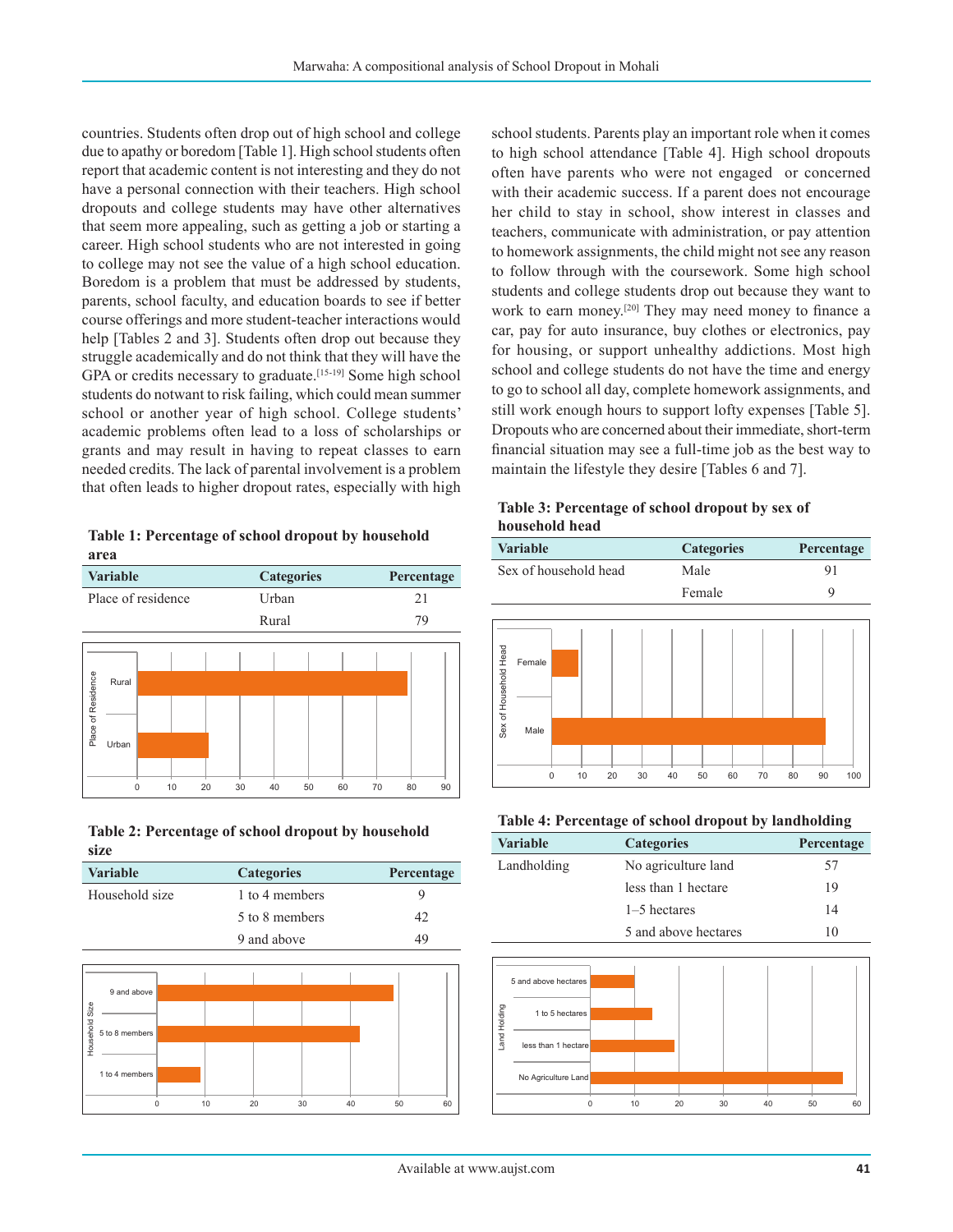**Table 5: Percentage of school dropouts by selected parental characteristics**

| <b>Factors</b>       | <b>Categories</b>    | Percentage |
|----------------------|----------------------|------------|
| Education of parents | Both are illiterates | 94         |
|                      | Both are literate    | 2          |
|                      | Mother is illiterate |            |
|                      | Father is illiterate | ζ          |



#### **Table 6: Percentage of school dropouts by working status of parents**

| <b>Factors</b>               | <b>Categories</b>    | Percentage |
|------------------------------|----------------------|------------|
| Working status of parents    | Father is working    | 20         |
|                              | Mother is working    | 12         |
|                              | Both are working     | 54         |
|                              | Both are not working | 14         |
| ents<br>Both are not working |                      |            |



#### **Table 7: Percentage of school dropouts by mothers exposure to mass media**

| <b>Factors</b>                                                                      |                |    | <b>Categories</b> |    |    |    | Percentage     |
|-------------------------------------------------------------------------------------|----------------|----|-------------------|----|----|----|----------------|
| Mothers exposure to mass<br>media                                                   |                |    | No exposure       |    |    |    | 68             |
|                                                                                     |                |    | Partial exposure  |    |    |    | 30             |
|                                                                                     |                |    | Full exposure     |    |    |    | $\mathfrak{D}$ |
| Mother's Exposure to mass media<br>Full Exposure<br>Partial Exposure<br>No Exposure | $\Omega$<br>10 | 20 | 30<br>40          | 50 | 60 | 70 | 80             |

#### **Table 8: Reasons of school dropout related to students**

| <b>Reason</b>             | Percentage |
|---------------------------|------------|
| Disinterest in studies    | 51         |
| More interested in play   | 59         |
| Inferiority feelings      | 25         |
| Accidents or handicaps    | 48         |
| in child                  |            |
| Problem behaviors         | 24         |
| in child                  |            |
| Prolonged illness         | 31         |
| Going for work            | 71         |
| Poor academic achievement | 31         |
| Fear of punishment        | 59         |
| Influence of films/TV     | 42         |
| Love affairs              | 7          |
| Poor job opportunities    | 33         |
| after studying            |            |
| Pride and ego in children | 31         |
| Progress not good         | 37         |
| Failed                    | 31         |

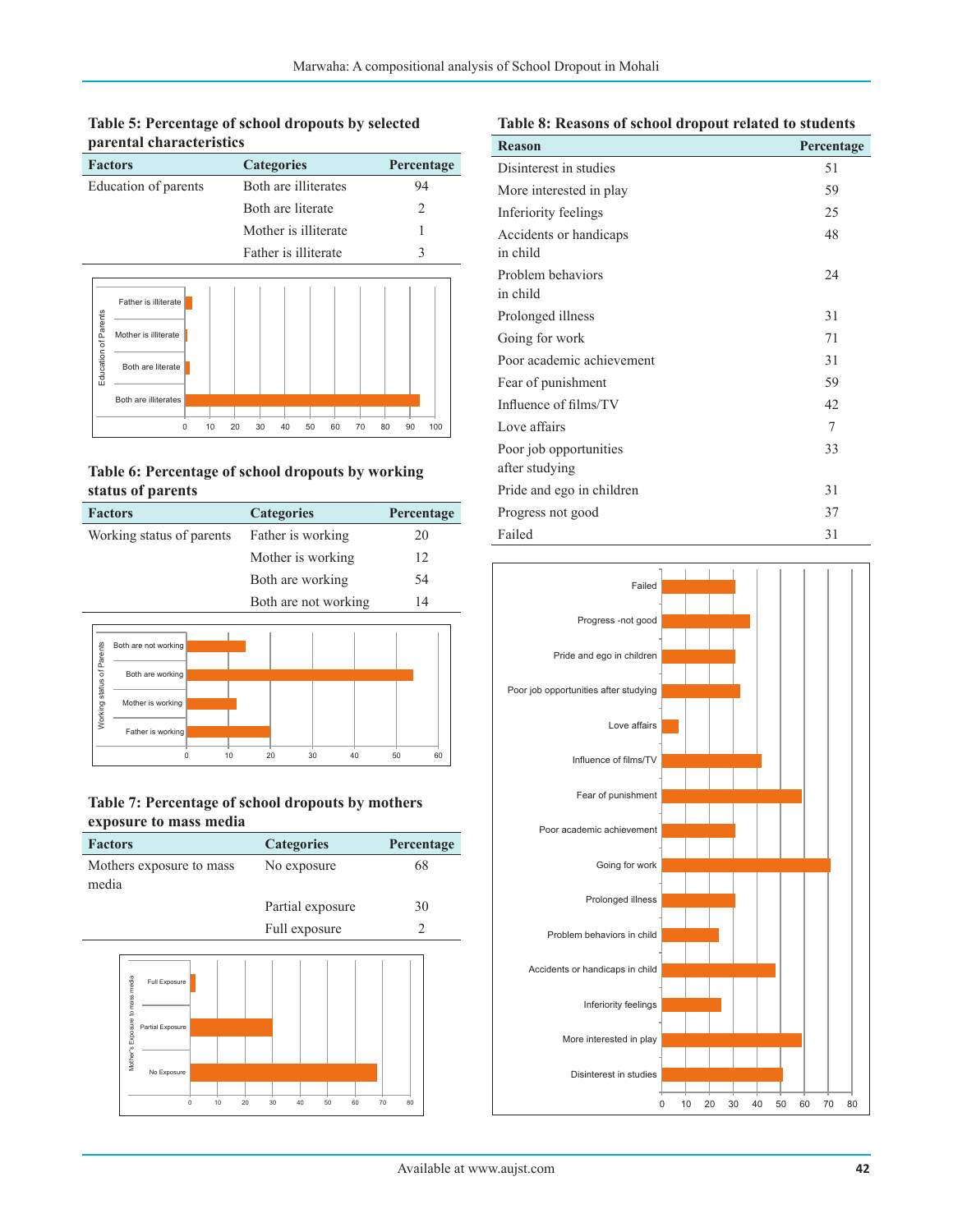|  |  |  |  |  | Table 9: Reasons of school dropout related to parents |
|--|--|--|--|--|-------------------------------------------------------|
|--|--|--|--|--|-------------------------------------------------------|

| <b>Reason</b>                   | Percentage     |
|---------------------------------|----------------|
| Parental neglect                | 72             |
| Doing parents jobs              | 82             |
| <b>Stress</b>                   | 88             |
| Left to stay at relatives homes | 22             |
| Left to stay with grandparents  | 21             |
| Over affection by parents       | 7              |
| Over freedom given by parents   | 75             |
| Rearing or caring for siblings  | 93             |
| Denial of school for girl child | 98             |
| Gambling/alcoholism in father   | 92             |
| Parental discord                | 98             |
| Death of parents                | 66             |
| Illiteracy among parents        | 95             |
| Too many kids at home           | 93             |
| Poverty                         | 101            |
| Tradition                       | 39             |
| Early marriage                  | 4              |
| Admitted to school before age.  | $\overline{4}$ |
| Parents forcing their interests | 53             |



# **METHODS**

This research is a meaningful and purposeful study that included a school-level inquiry and a household level inquiry. Attitude and opinion surveys were conducted with teachers, parents, and school dropouts. Information was also attained regarding the facilities available which have a marked effect

**Table 10: Reasons of school dropout related to teachers**

| <b>Reasons</b>                 | Percentage |
|--------------------------------|------------|
| Lack of interest in teachers   | 37         |
| Neglect by teachers            | 40         |
| Fear of teachers               | 59         |
| Mishehavior of teachers        | 65         |
| Discrimination by teachers     | 75         |
| Irregular classes              | 35         |
| Poor teaching                  | 36         |
| Cruelty/punishment by teachers | 65         |
| Lack of teachers               | 6          |
| Over-strict discipline         | 17         |



on schooling.[21-25] Besides, supplementary information was collected from the subjects and their families. Purposive sample selection was followed to target the school dropouts [Tables 8-10]. Subjects included 70 school dropout children, boys as well as girls between 7 and 16 years of age, from varied sociodemographic profiles. The sample selection was confined to Mohali. The first step included sample selection, and then, rapport was formed with the subjects, their families, and teachers and school authorities (where they used to study before withdrawing their schooling).<sup>[26-30]</sup> Planned as well as clinical interview and observation method was followed. A performa stating the life events was used during the interview process.



Sampling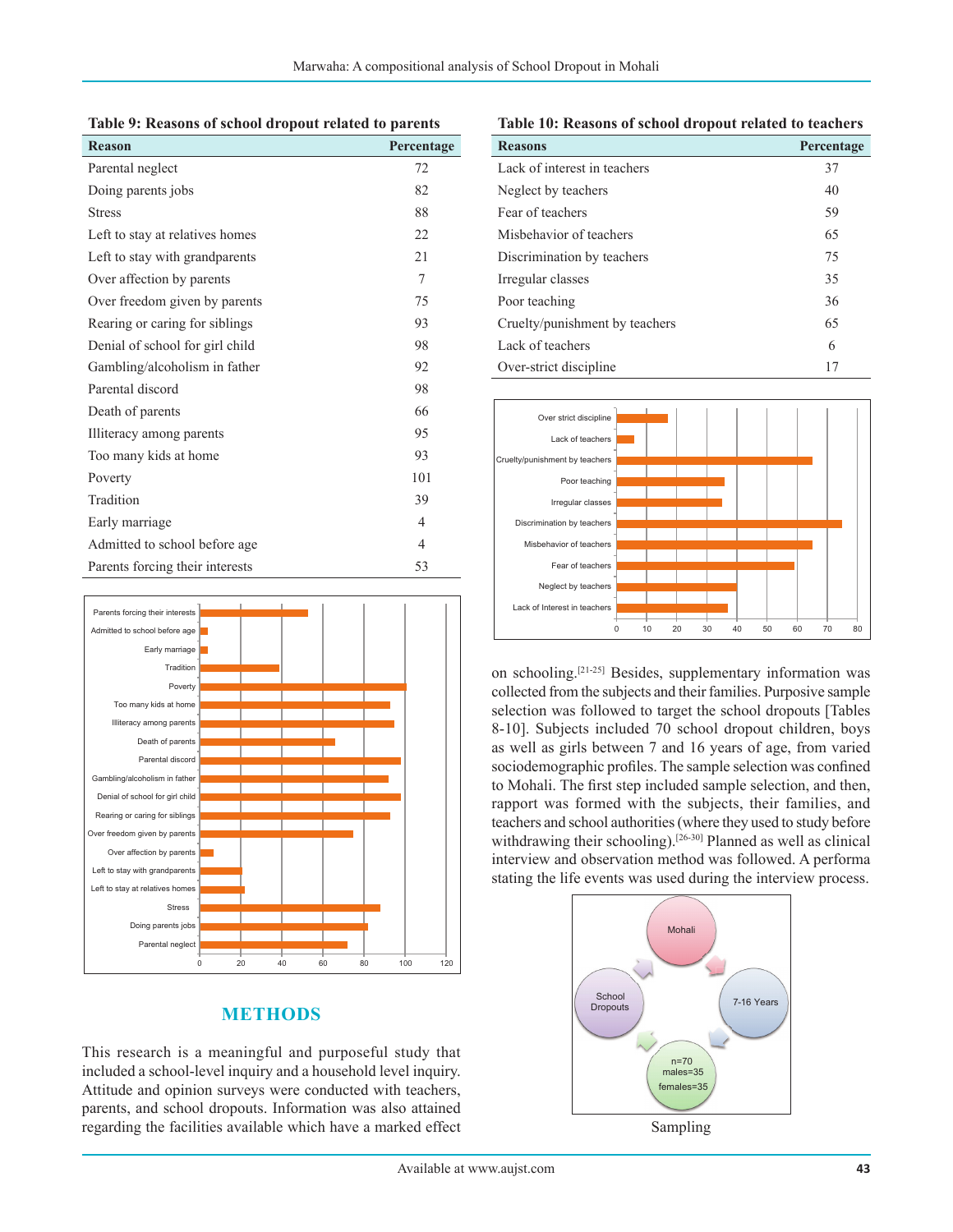**Table 11: Reasons of school dropout related to the school**

| <b>Reason</b>                                    | Percentage |
|--------------------------------------------------|------------|
| Financial reasons                                | 89         |
| Long distance                                    | 58         |
| School primary (further education not available) | 30         |
| Fear of school                                   | 33         |
| School atmosphere not conducive                  | 33         |
| Unhygienic school surroundings                   | 34         |
| Poor school maintenance                          | 34         |
| Lack of toilets at school                        | 78         |
| Faulty system of examinations                    | 26         |



| Table 12: Reasons of school dropout related to the |  |  |  |
|----------------------------------------------------|--|--|--|
| environment                                        |  |  |  |

| <b>Reason</b>                     | <b>Percentage</b> |
|-----------------------------------|-------------------|
| Drought or famine                 |                   |
| Migration                         | 49                |
| Roaming for jobs or gypsy culture | 65                |
| Addiction to bad habits           | 60                |
| Poor environment near home        | 57                |



## **RESULTS AND CONCLUSION**

The main reason of the school dropout as related to the child was the fact that he/she has to work and earn for the family. The main reason of the school dropout as related to the parents/ family was the monetary issue. The main reason of the school dropout as related to the teacher was discrimination and cruelty on her/his part. The main reason of the school dropout as related to the school was unaffordability and lack of toilets in schools [Tables 11 and 12]. The main reason of the school dropout as related to the environment was dawdling followed by addiction, poor environment of home, and migration.[31-35] It was notified that the most prominent reasons for the school dropout were poverty, parental discord, denial of school for girl child, financial reasons, illiteracy among parents, too many kids at home, rearing or caring for siblings, gambling/alcoholism in father, stress, lack of toilets at school, doing parents jobs, and going for work.

#### **ACKNOWLEDGMENT**

Author expresses indebtedness to the Almighty, who is the apostle of strength. Author is inevitably grateful to the subjects and all those directly as well as indirectly involved in the auspicious research work. Genuine thanks are expressed to all the authors/researches whose work is referred for the present study.

#### **REFERENCES**

- 1. Battin-Pearson S, Abbott RD, Hill KG, Catalano RF, HawkinsJD, Newcomb MD. Predictors of early high school dropout: A test of five theories. J Educ Psychol 2000;92:568-82.
- 2. Borooah VK. Births infants and education: An econometric portrait of women and children in India. Dev Change 2003;34:67-102.
- 3. Brooks-Gunn J, Guo G, Furstenberg F. Who drops out of and who continues beyond high school? A 20-year follow-up of black urban youth. J Res Adolesc 1993;3:271-94.
- 4. Cohen J. Social, emotional, ethical and academic education: Creating a climate for learning, participation in democracy and well-being. Harv Educ Rev 2006;76:201-37.
- 5. Crimmins EM, Saito Y. Trends in healthy life expectancy in the United States, 1970-1990: Gender, racial, and educational differences. Soc Sci Med 2001;52:1629-41.
- 6. Deaton A. Policy implications of the gradient of health and wealth. Health Aff (Millwood) 2002;21:13-30.
- 7. Desai U. Determinants of educational performance in India: Role of home and family. Int Rev Educ 1991;37:245-26.
- 8. Elliott L, Orr L, Watson L, Jackson A. Secondary prevention interventions for young drug users: A systematic review of the evidence. J Adolesc 2005;40:1-22.
- 9. Ensminger ME, Lamkin RP, Jacobson N. School leaving: Alongitudinal perspective including neighborhood effects. Child Dev 1996:67:2400-16.
- 10. Garcia-Reid P, Reid R, Peterson N. School engagement among latino youth in an urban middle school context: Valuing the role of social support. Educ Urban Soc 2005;37:257-75.
- 11. Geierstanger SP, Amaral G, Mansour M, Walters SR. Schoolbased health centers and academic performance: Research,